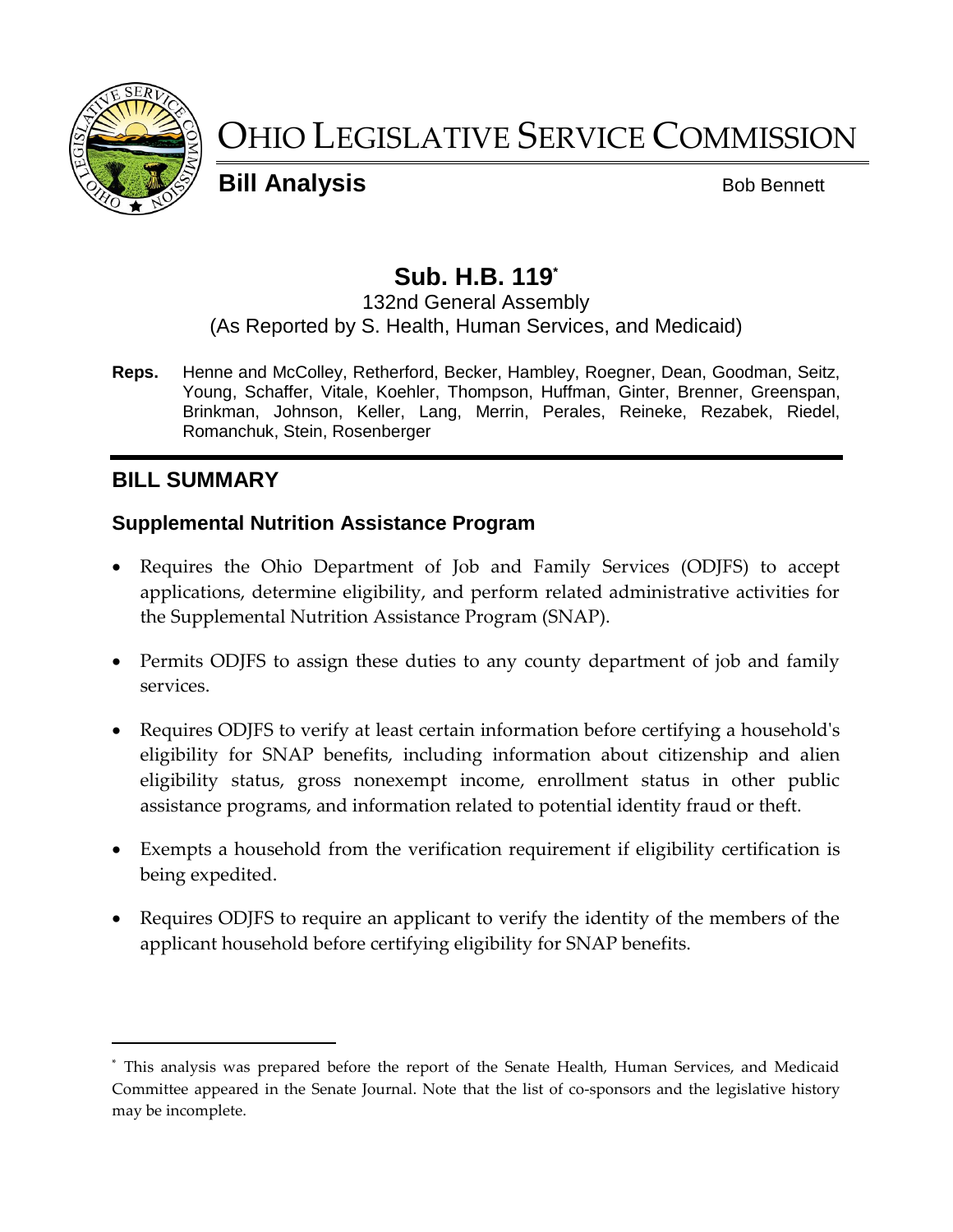- Requires county departments, on at least a quarterly basis and as they receive information, to review and act on available information that indicates a change of circumstances that may affect eligibility.
- Requires ODJFS to refer suspected fraud for an administrative disqualification hearing, to a county prosecutor for investigation, or both.

### **Medical assistance programs**

- Requires that certain information be verified as part of the process of determining an applicant's eligibility for a medical assistance program administered by the Department of Medicaid, including information about citizenship and alien eligibility, gross nonexempt income, and enrollment in other programs.
- Requires each applicant for a medical assistance program to verify the applicant's identity as part of the eligibility determination process.
- Requires the Department and other entities involved in the eligibility determination process to review information as they receive it to determine whether it indicates a change of circumstances that may affect eligibility and take appropriate action.
- Requires that a medical assistance program recipient be referred to a county prosecutor for investigation, for an administrative disqualification hearing, or both if Medicaid eligibility fraud or a similar offense is suspected in the process of determining or redetermining the recipient's eligibility.

# **Multistate cooperatives to identify individuals in other states' programs**

• Requires the Department of Medicaid and ODJFS to explore joining multistate cooperatives, such as the National Accuracy Clearinghouse, to identify individuals enrolled in public assistance programs in other states.

# **Board of Nursing's substance use disorder monitoring program**

 Replaces the term "chemical dependency" with the term "substance use disorder" in statutes governing the Board of Nursing's monitoring program for individuals who abuse alcohol or drugs.

# **Effective date**

• Provides for the bill's provisions, other than the provision regarding the Board of Nursing's substance use disorder monitoring program, to go into effect on July 1, 2019.

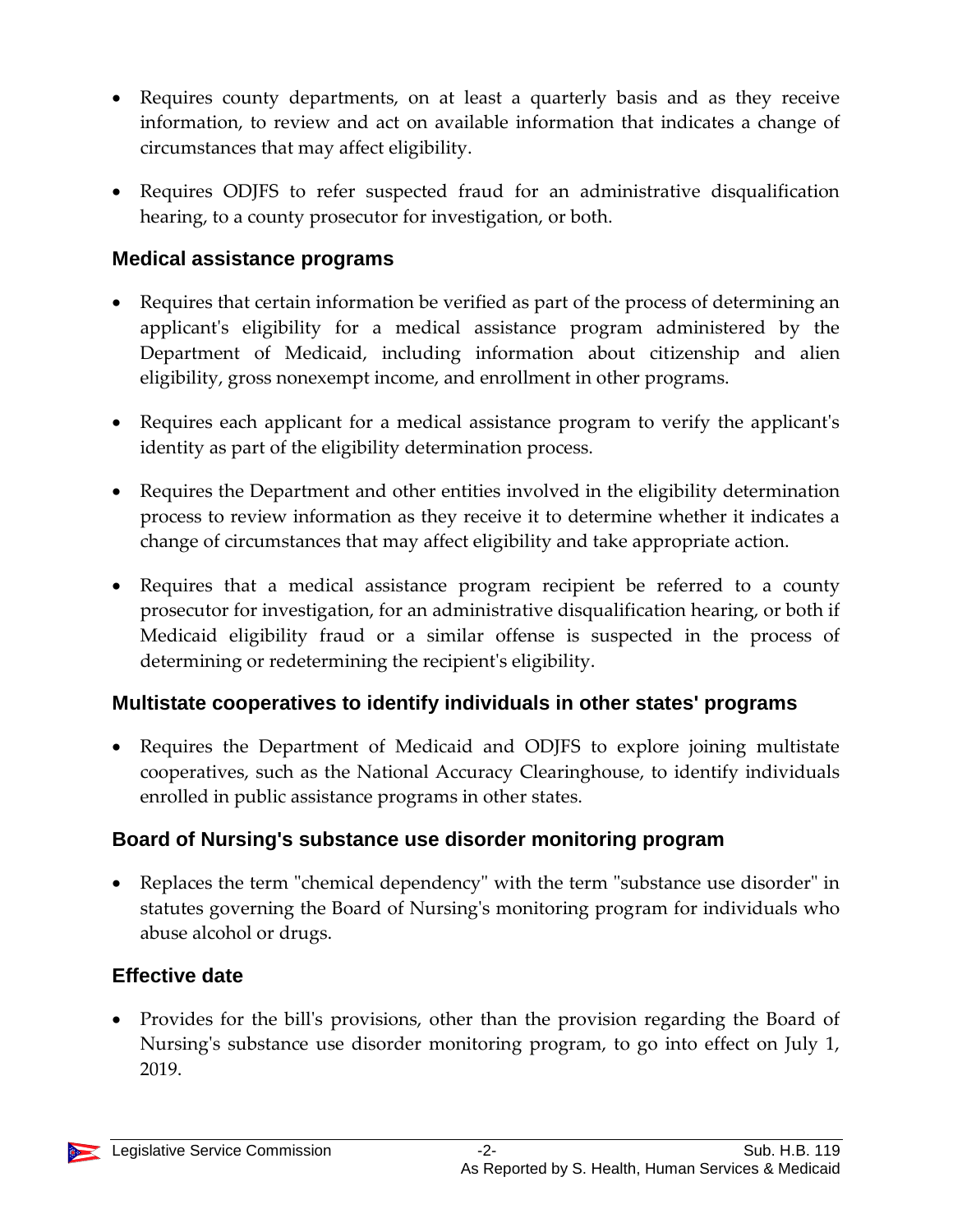# **CONTENT AND OPERATION**

# **Supplemental Nutrition Assistance Program**

The bill establishes requirements for the administration of Ohio's participation in the federal food stamp program, which is now known as the Supplemental Nutrition Assistance Program (SNAP).<sup>1</sup> SNAP distributes food assistance benefits to eligible households that have income of less than 130% of the federal poverty level and meet other eligibility requirements. The federal government pays the full cost of SNAP benefits and shares the cost of administering the program with the states. Eligibility rules and benefit levels are set by the federal government and are uniform across the nation, but states have some flexibility regarding program administration.<sup>2</sup>

Because SNAP is largely governed by federal law, few program administration requirements are included in the Ohio Revised Code. The bill establishes specific requirements for administration of the program and eligibility verification in Ohio.

#### **Administration**

Current law permits the Ohio Department of Job and Family Services (ODJFS) to accept applications, determine eligibility, and perform related administrative activities for SNAP. The bill requires ODJFS to carry out these duties. It also expressly permits ODJFS to assign these duties to any county department of job and family services. Additionally, ODJFS is expressly permitted by the bill, except as prohibited by federal law, to assign any of its duties governing the administration of SNAP to any county department.<sup>3</sup> Continuing law already requires county departments to (1) perform any duties assigned by ODJFS regarding the provision of public family services, (2) certify eligible households for SNAP, and (3) administer the distribution of SNAP benefits under ODJFS's supervision.<sup>4</sup>

l

<sup>&</sup>lt;sup>1</sup> R.C. 5101.47(A)(1) and 5101.54(F) to (K).

<sup>2</sup> Center on Budget and Policy Priorities, *Policy Basics: Introduction to the Supplemental Nutrition Assistance Program (SNAP)* [http://www.cbpp.org/research/policy-basics-introduction-to-the-supplemental-nutrition](http://www.cbpp.org/research/policy-basics-introduction-to-the-supplemental-nutrition-assistance-program-snap)[assistance-program-snap.](http://www.cbpp.org/research/policy-basics-introduction-to-the-supplemental-nutrition-assistance-program-snap)

 $3$  R.C. 5101.47(A)(1) and (J).

 $4$  R.C. 329.04(A)(1) and 329.042, not in the bill.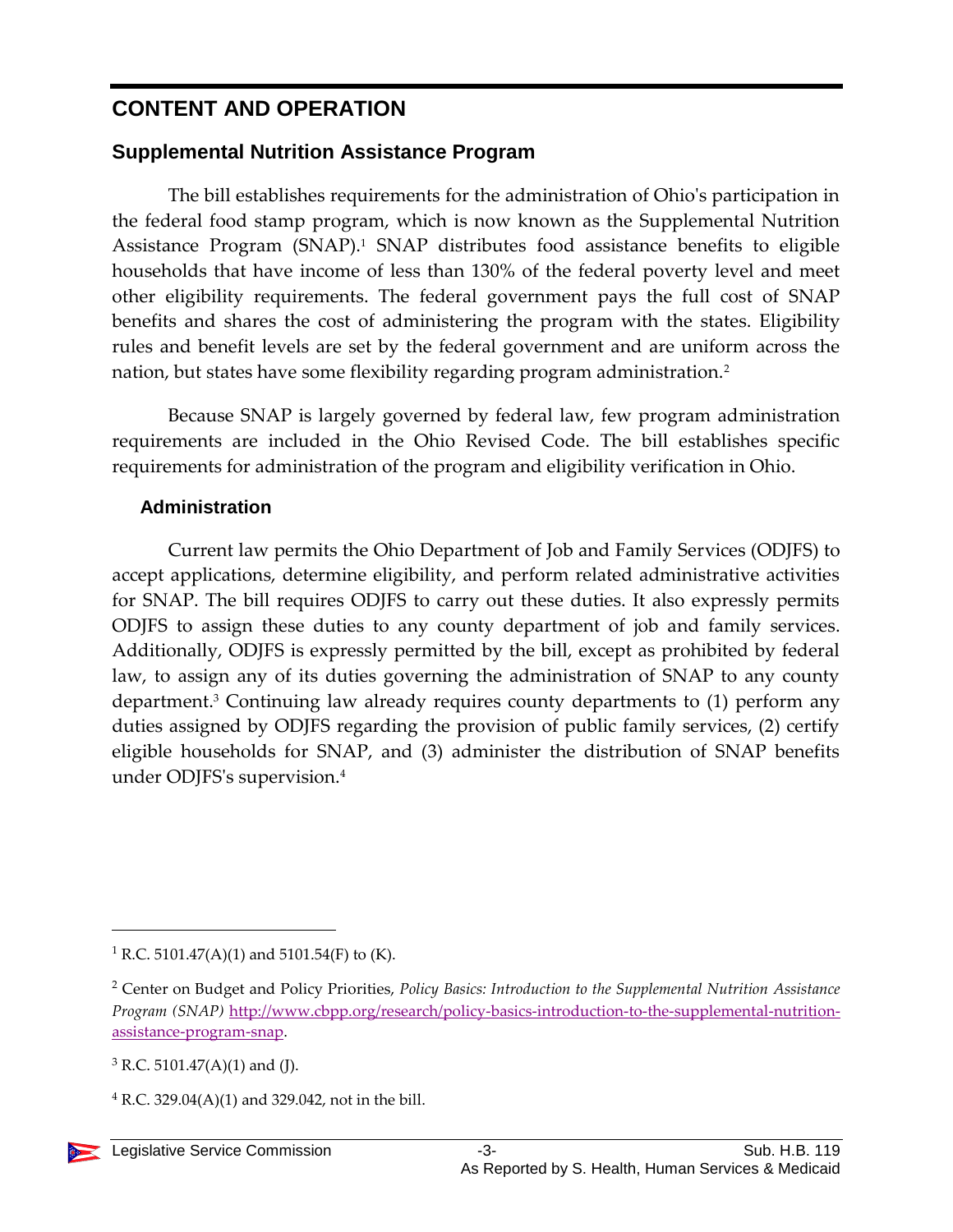#### **Information and identity required to be verified**

The bill requires ODJFS, in order to verify household eligibility as required by federal regulations and state law, to verify at least the following information before, except in expedited cases, certifying SNAP benefits:

- (1) Household composition;
- (2) Identity;
- (3) Citizenship and alien eligibility status;
- (4) Social Security numbers;
- (5) State residency status;
- (6) Disability status;
- (7) Gross nonexempt income;
- (8) Utility expenses;
- (9) Medical expenses;

(10) Enrollment status in other state-administered public assistance programs both within and outside Ohio.

Any available information related to potential identity fraud or identity theft.<sup>5</sup>

Continuing law requires that a household's eligibility for SNAP benefits be certified in an expedited process under certain circumstances. The bill provides that there is no limit on the number of times a household may receive expedited certification of eligibility as long as all of the information the bill requires to be verified was verified for the household at the last expedited certification or the household's eligibility was certified under normal processing standards since the last expedited certification.<sup>6</sup>

Regarding obtaining the information, the bill requires ODJFS to sign a memorandum of understanding with any department, agency, or division as needed. ODJFS may contract with independent vendors to provide the information. The bill specifies that its provisions concerning information that must be reviewed do not prohibit ODJFS or a county department from receiving or reviewing additional

 $6$  R.C. 5101.54(B).



l

 $5 R.C. 5101.54(C)$  and (F)(1) and (2).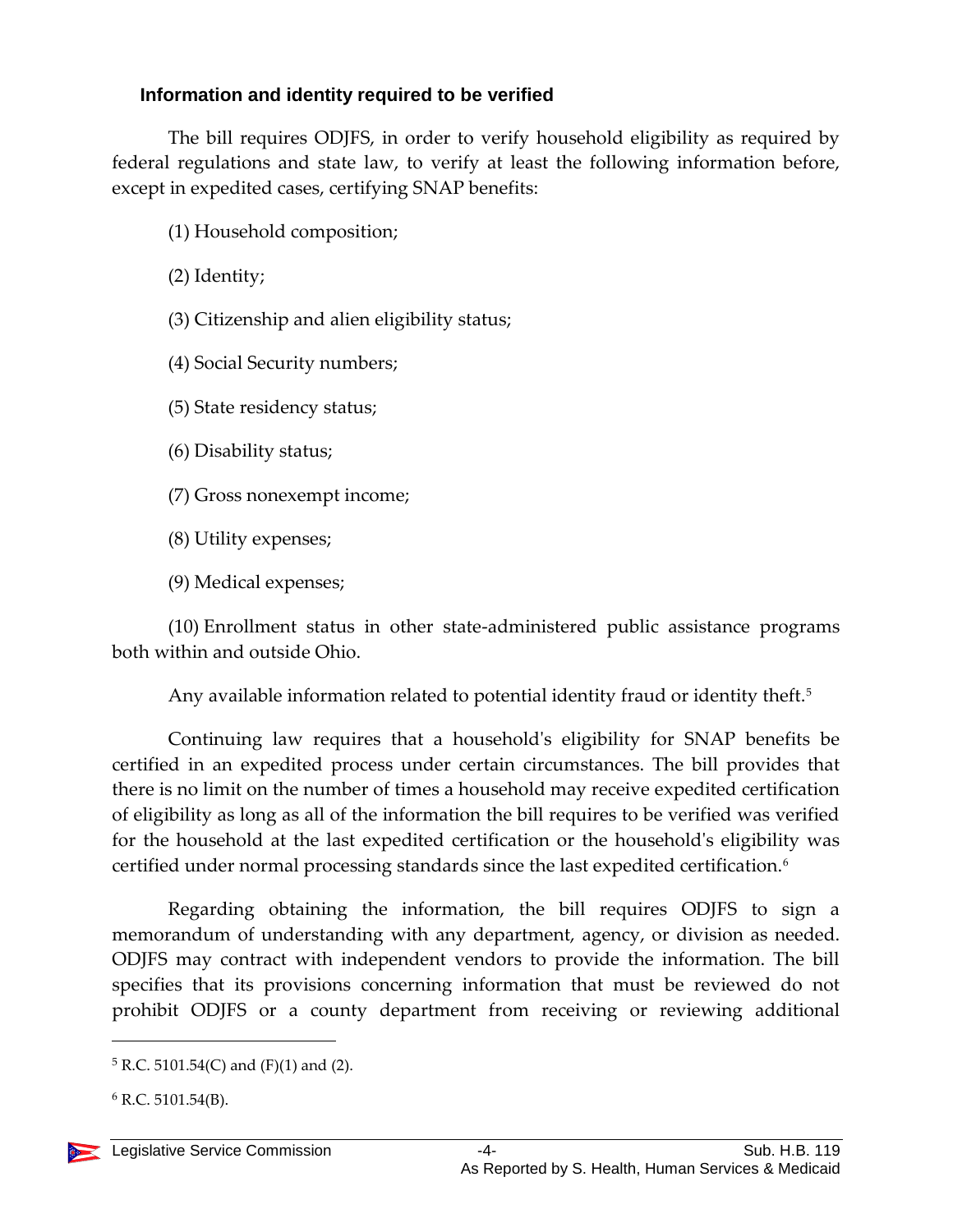information related to eligibility or contracting with independent vendors to provide information in addition to that which the bill requires.<sup>7</sup>

Under the bill, ODJFS must require an applicant, or person acting on an applicant's behalf, to verify the identity of the members of the applicant household as part of the application process for public assistance and before certifying SNAP benefits. The verification must be done in a manner consistent with federal regulations. 8

#### **Changes in circumstances**

In accordance with federal law, current Ohio administrative rules specify reporting requirements for SNAP recipients concerning changes in circumstances.<sup>9</sup> Separate from recipient reporting, the bill requires county departments, as they receive information, to review and act on information that indicates a change of circumstances that may affect eligibility, to the extent the information is available to ODJFS. Such reviews must be conducted on at least a quarterly basis and in a manner consistent with federal regulations.<sup>10</sup>

If ODJFS receives information concerning a household certified to receive SNAP benefits that indicates a change in circumstances that may affect eligibility, ODJFS must take action in accordance with federal regulations, including verifying unclear information, providing prior written notice of a change or adverse action, and notifying the household of the right to a fair hearing.<sup>11</sup>

#### **Suspected fraud**

If ODJFS suspects fraud, the bill requires it to refer the case for an administrative disqualification hearing, to the county prosecutor of the county in which the applicant or recipient resides for investigation, or both.<sup>12</sup>

#### **Rules**

ODJFS is required by the bill to adopt rules to implement it. The rules must be adopted in accordance with the Administrative Procedure Act (R.C. Chapter 119.).<sup>13</sup>

l

 $7$  R.C. 5101.54(F)(5).

 $8$  R.C. 5101.54(F)(4).

<sup>9</sup> Ohio Administrative Code 5101:4-7-01.

 $10$  R.C. 5101.54(F)(3).

 $^{11}$  R.C. 5101.54(G).

 $12$  R.C. 5101.54(H).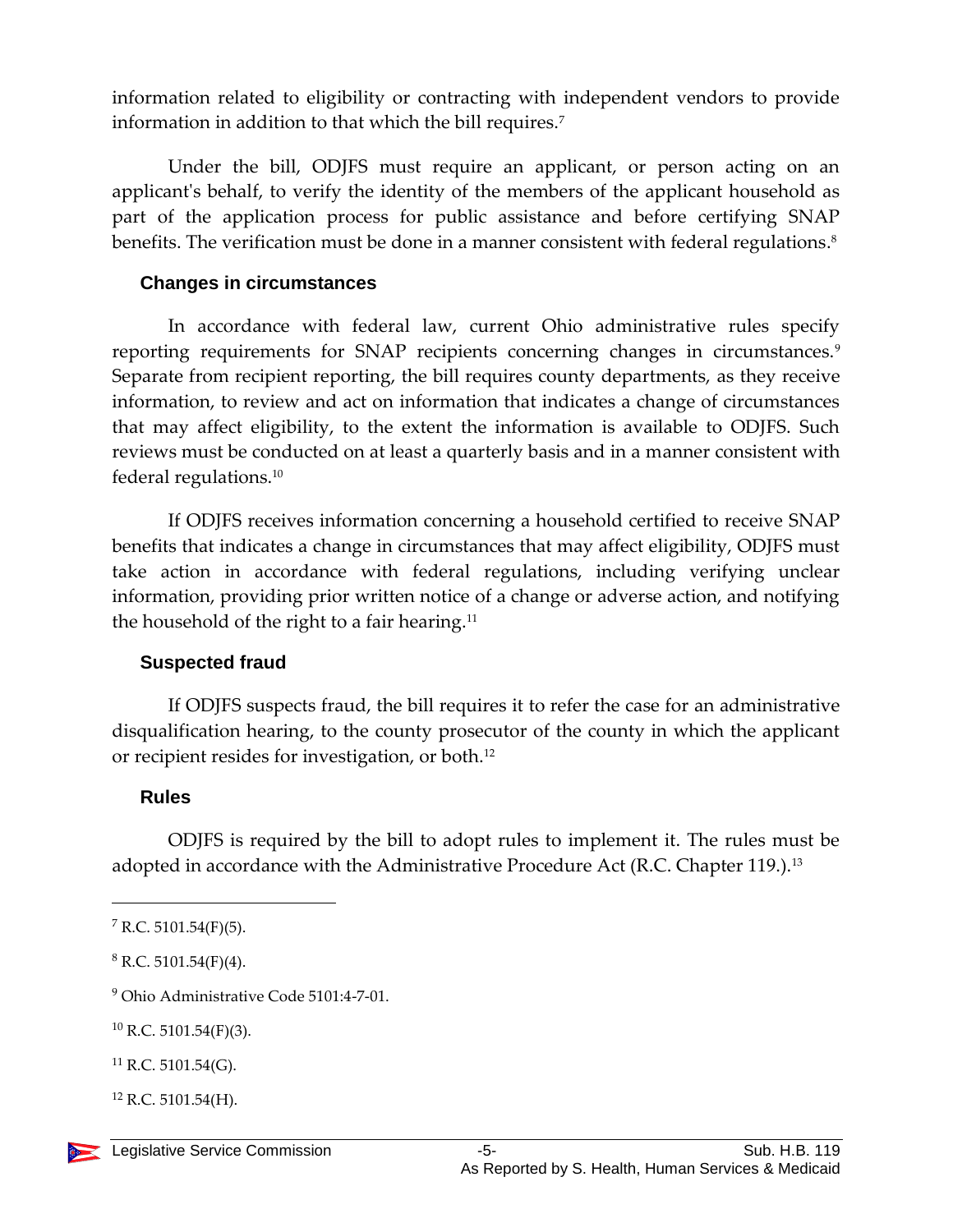#### **Medical assistance programs**

#### **Information and identity required to be verified**

The Department of Medicaid administers the Medicaid program, the Children's Health Insurance Program (CHIP), and the Refugee Medical Assistance program, collectively referred to as medical assistance programs in state law.<sup>14</sup> The bill requires that certain information about applicants for medical assistance programs be verified as part of the process of determining the applicant's eligibility. Specifically, all of the following information must be verified:

(1) Identity;

(2) Citizenship and alien eligibility;

(3) Social Security numbers;

(4) State residency status;

- (5) Disability status;
- (6) Gross nonexempt income;
- (7) Household status;
- (8) Medical expenses;

(9) Enrollment status in other state-administered public assistance programs within and outside Ohio.<sup>15</sup>

The Department is required to sign a memorandum of understanding with any department, agency, or division as needed to obtain the information that the bill requires be verified. The Department is permitted to contract with one or more independent vendors to provide the information.<sup>16</sup>

 $\overline{a}$ 

 $13$  R.C. 5101.54(K).

<sup>14</sup> R.C. 5160.01, not in the bill.

<sup>15</sup> R.C. 5160.29(A).

 $^{16}$  R.C. 5160.29(C).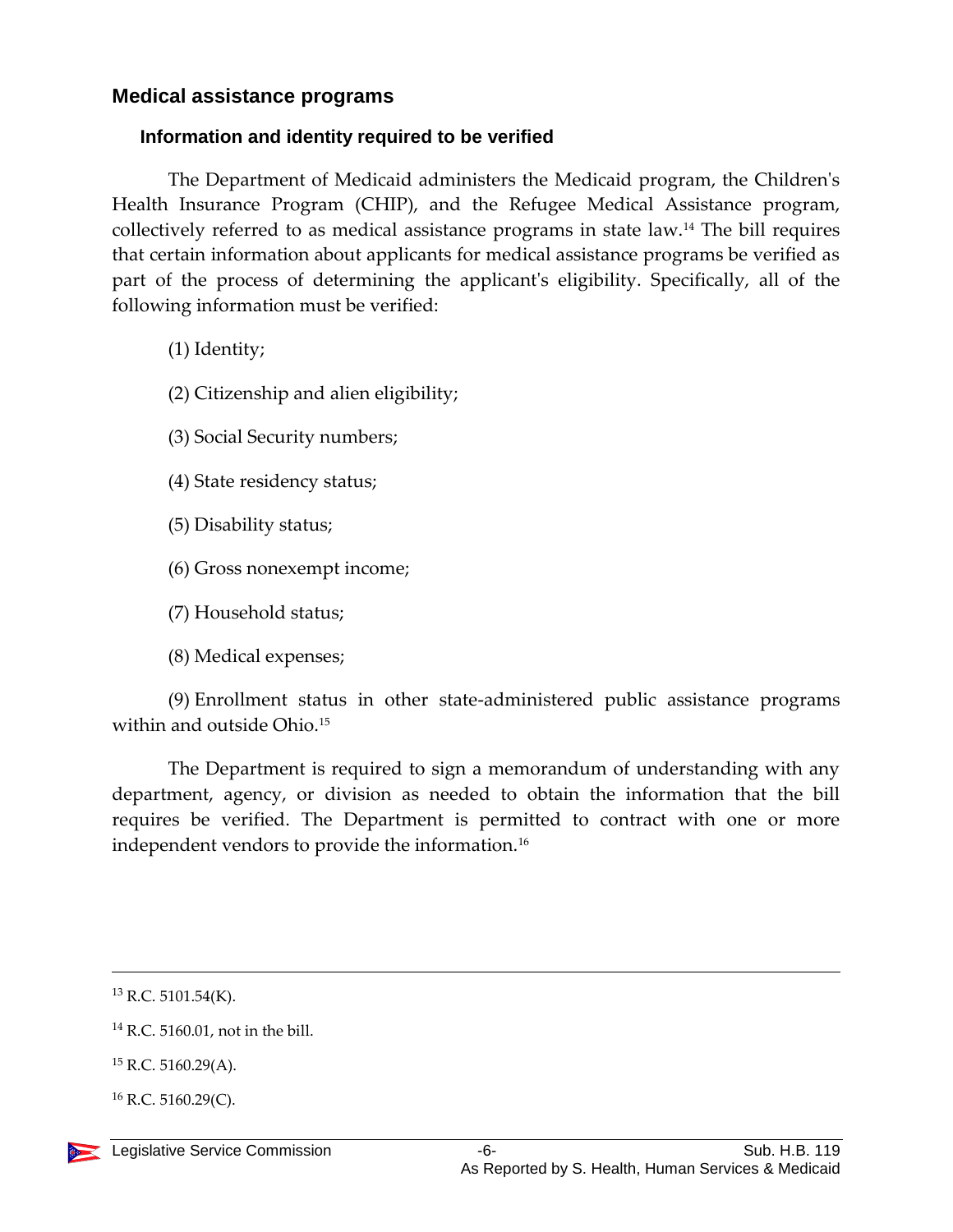Each applicant for a medical assistance program is required by the bill to verify the applicant's identity as part of the eligibility determination process. If a person acts on an applicant's behalf in the process, the person is to verify the applicant's identity.<sup>17</sup>

The bill provides that it does not prevent the Department or an entity that accepts applications and makes eligibility determinations for medical assistance programs on the Department's behalf from (1) receiving or reviewing information related to individuals' eligibility for a medical assistance program beyond the information that the bill requires be verified or (2) contracting with one or more independent vendors to provide such additional information for that purpose.<sup>18</sup>

#### **Change in circumstances**

The bill gives the Department, and entities that accept applications and make eligibility determinations for medical assistance programs on the Department's behalf, certain duties as the Department or entities receive available information that the bill requires be verified. The Department and entities must review the information to determine whether it indicates a change in circumstances that may affect eligibility for a medical assistance program and take appropriate action. If the information indicates a change of circumstances that may affect a medical assistance program recipient's continued eligibility, the appropriate actions include verifying unclear information, providing written notice of a change or adverse action, and notifying the recipient of the right to appeal.<sup>19</sup>

#### **Suspected fraud**

The bill requires that a medical assistance program recipient be referred for investigation to the county prosecutor of the county in which the recipient resides, referred for an administrative disqualification hearing, or both, if a violation of the criminal offense of Medicaid eligibility fraud or a similar offense is suspected in the process of determining or redetermining the recipient's eligibility.<sup>20</sup>

#### **Multistate cooperatives to identify individuals in other states' programs**

Continuing law requires the Department of Medicaid to enter into any necessary agreements with the U.S. Department of Health and Human Services and neighboring

 $\overline{a}$ 

<sup>17</sup> R.C. 5160.29(B).

<sup>18</sup> R.C. 5160.293.

<sup>19</sup> R.C. 5160.291.

 $20$  R.C. 5160.292.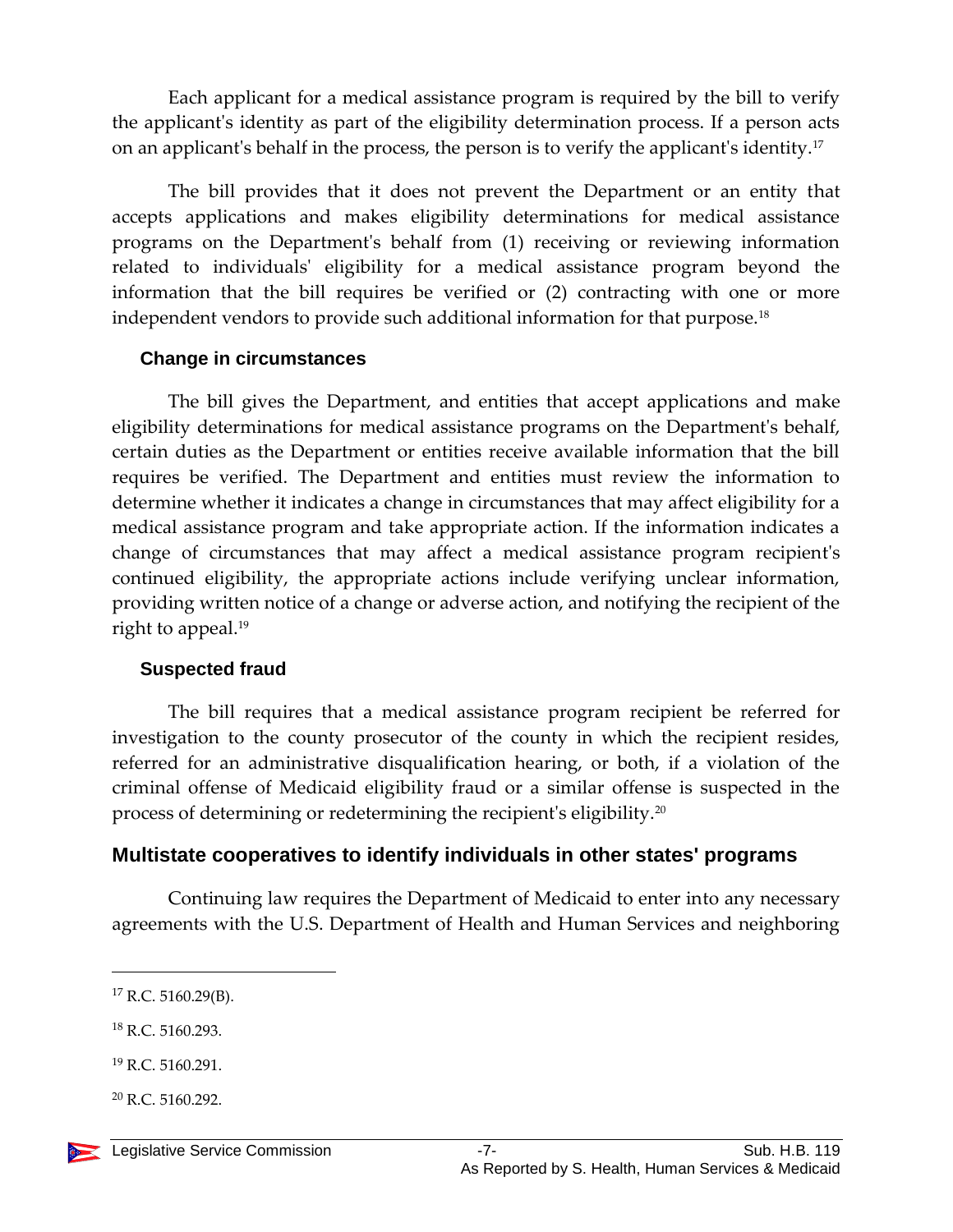states to join and participate as an active member in the Public Assistance Reporting Information System. The bill also requires the Department to explore joining other multistate cooperatives, such as the National Accuracy Clearinghouse, to identify individuals enrolled in public assistance programs in other states. ODJFS is also required by the bill to explore this. The bill permits the Department of Medicaid to disclose information regarding a medical assistance program recipient to the extent necessary to participate as an active member in another multistate cooperative. The Department has such authority under continuing law regarding the Public Assistance Reporting Information System.<sup>21</sup>

#### **Board of Nursing's substance use disorder monitoring program**

Current law permits the Board of Nursing to abstain from taking disciplinary action against an individual whose occupation is regulated by the Board if the individual has a chemical dependency and the Board finds that the individual can be treated effectively and there is no impairment of the individual's ability to practice according to acceptable and prevailing standards of safe care. The Board must establish a chemical dependency monitoring program to monitor individuals against whom the Board abstains from taking action.

The bill replaces the term "chemical dependency" with the term "substance use disorder" and provides for the latter term to have the same meaning that the former term has under current law: (1) the chronic and habitual use of alcoholic beverages to the extent that the user no longer can control the use of alcohol or endangers the user's health, safety, or welfare or that of others or  $(2)$  the use of a controlled substance, harmful intoxicant, or dangerous drug to the extent that the user becomes physically or psychologically dependent on the substance, intoxicant, or drug and endangers the user's health, safety, or welfare or that of others.<sup>22</sup> The new term reflects updates to the American Psychiatric Association's Diagnostic and Statistical Manual of Mental Disorders (DSM-5).

#### **Effective date**

The bill's provisions, other than the provision regarding the Board of Nursing's substance use disorder monitoring program, are to take effect on July 1, 2019.<sup>23</sup> The provision regarding the Board of Nursing's monitoring program is to take effect the 91st day after the bill is filed with the Secretary of State.

 $\overline{a}$ 

<sup>21</sup> R.C. 5101.54(F)(6) and R.C. 5160.47.

<sup>22</sup> R.C. 4723.35 (primary), 4723.06, and 4723.28.

<sup>23</sup> Section 3.